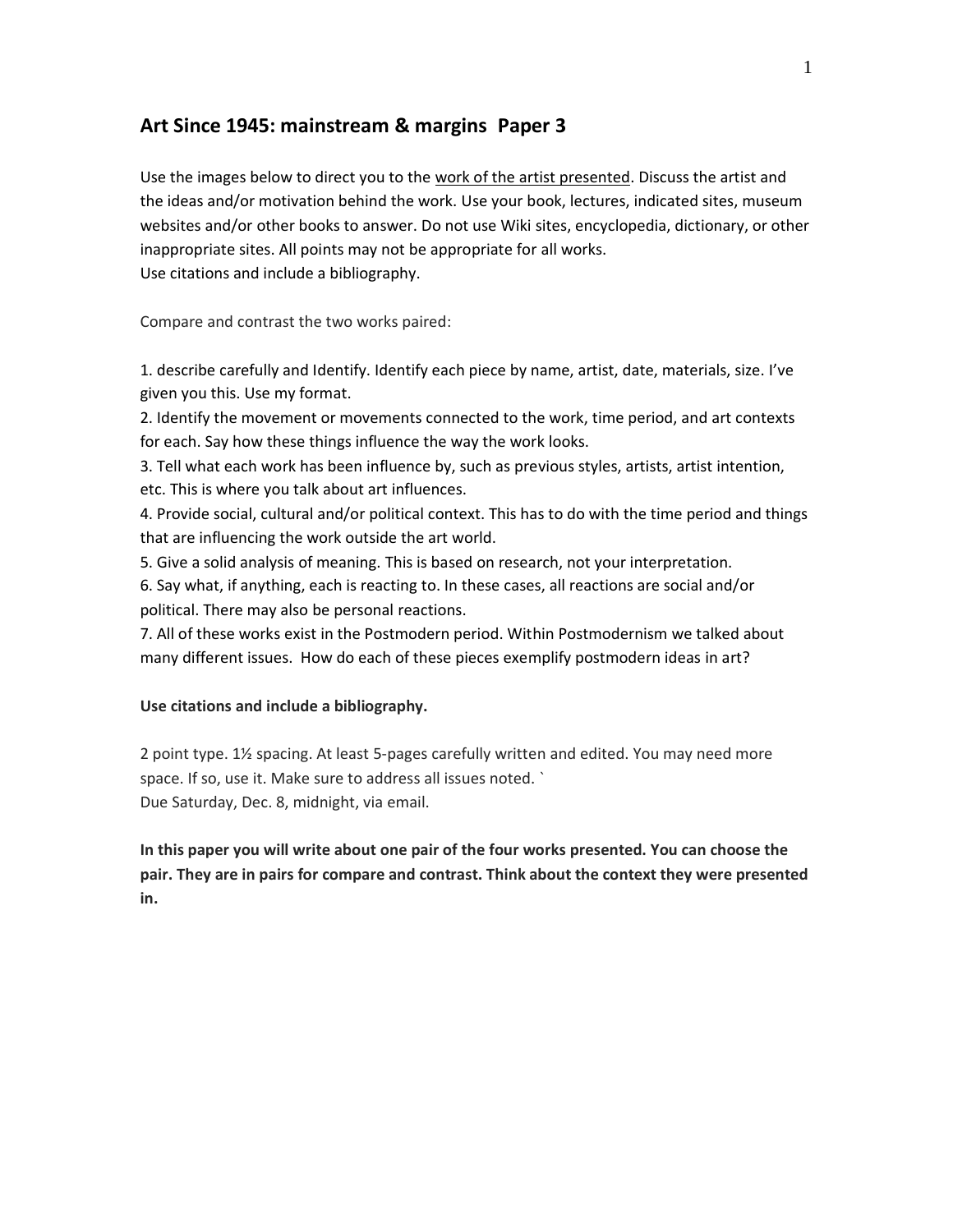### **Compare and contrast these two works by these two artists. Make sure your analysis is based on research.**

How are they similar? See what you can say about where they diverge. How are they different?

William Kentridge *Felix in Exile*, 1993-4 Color video, transferred from 35 mm film, with sound, 8 min., 43 sec.

If you discuss this animated film you must watch the video. Watch here:

<https://www.youtube.com/watch?v=vF5cngcXqSs>

research here: <https://www.guggenheim.org/artwork/9422>

<http://www.tate.org.uk/art/artworks/kentridge-felix-in-exile-t07479>

<https://www.moma.org/explore/multimedia/audios/285/6560>

Thomas Hirshhorn *Gramsci Monument*, 2013 Forest Houses, Bronx, New York Courtesy Dia Art Foundation Photo: Romain Lopez

You must watch these. [https://www.diaart.org/program/exhibitions](https://www.diaart.org/program/exhibitions-projects/thomas-hirschhorn-gramsci-monument-project)[projects/thomas-hirschhorn-gramsci-monument-project](https://www.diaart.org/program/exhibitions-projects/thomas-hirschhorn-gramsci-monument-project) If this top one doesn't link. It's the same one on your week 12 lecture page.

<https://www.youtube.com/watch?v=O5yyegM2u88>

<https://www.youtube.com/watch?v=LI1RLhhLeDQ>

[http://www.arndtberlin.com/website/artist\\_1030](http://www.arndtberlin.com/website/artist_1030)